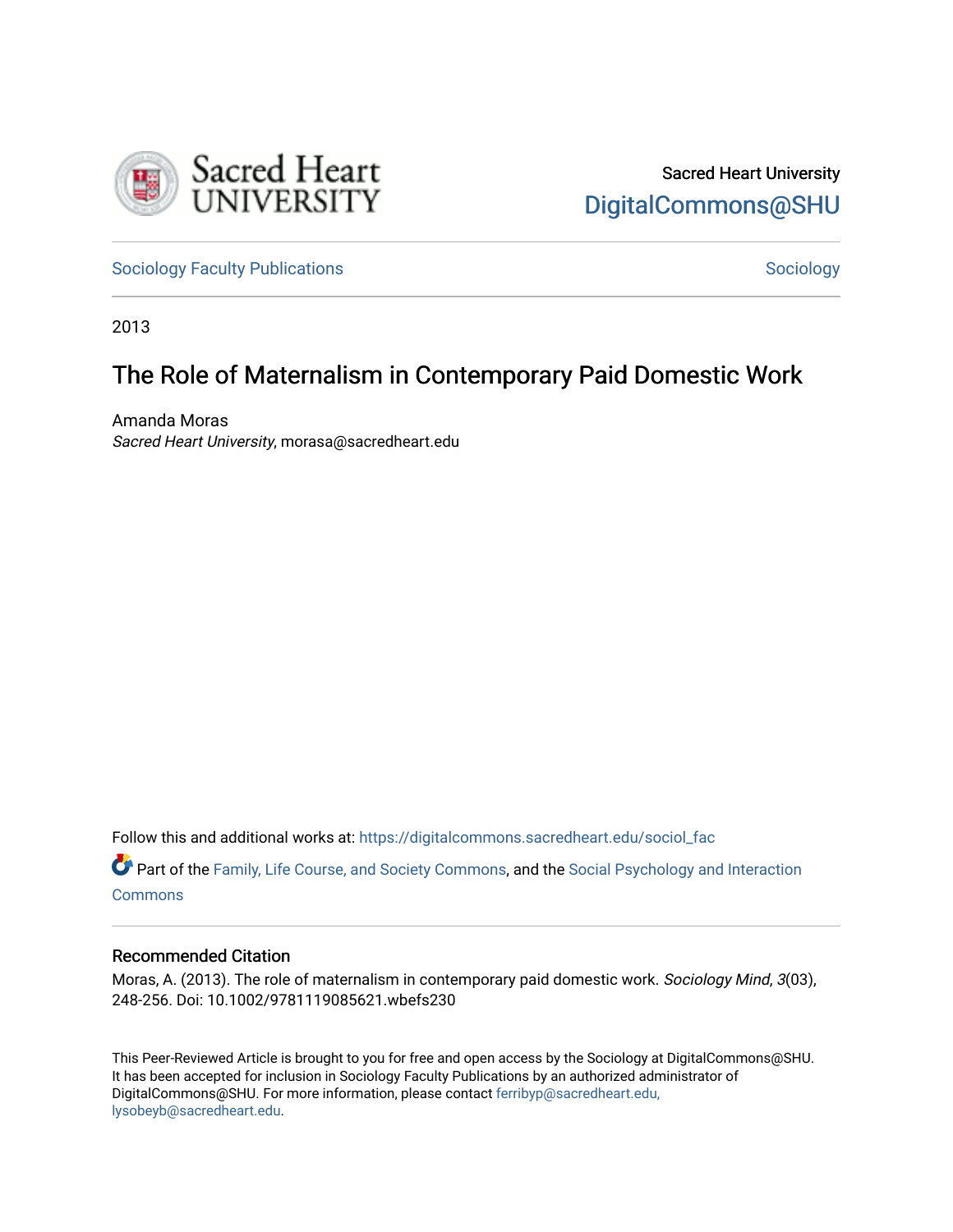# The Role of Maternalism in Contemporary Paid Domestic Work

Amanda Moras Sacred Heart University, Fairfield, USA Email: morasa@sacredheart.edu

Received October  $11<sup>th</sup>$ , 2012; revised April 19<sup>th</sup>, 2013; accepted May  $2<sup>nd</sup>$ , 2013

Copyright © 2013 Amanda Moras. This is an open access article distributed under the Creative Commons Attribution License, which permits unrestricted use, distribution, and reproduction in any medium, provided the original work is properly cited.

Various studies of domestic work have identified close personal relationships between domestic workers and employers as a key instrument in the exploitation of domestic workers, allowing employers to solicit unpaid services as well as a sense of superiority (Rollins, 1985; Romero, 2002; Glenn, 1992; Hondagneu-Sotelo, 2001). Likewise, other scholars have pointed out that close employee-employer relationships may actually empower domestic workers, increasing job leverage (Thorton-Dill, 1994). Ultimately, these lines are blurry and ever changing as employers continuously redefine employee expectations. Drawing from a larger study involving thirty interviews with white upper middle class women who currently employ domestic workers (mostly housecleaners) this paper explores employers' interactions with domestic workers. Through these interviews this research elaborates on how employers and employees interact, how employers feel about these interactions, and explores to what extent these interactions are informed by the widely reported maternalistic tendencies of the past, while also considering the consequences of this.

*Keywords*: Domestic Work; Maternalism

The rapid increase of middle class women entering the work force in recent decades (Anderson, 2001) coupled with growing income inequality (Hondagneu-Sotelo, 2001) has caused an increase in the demand for paid household labor. In 2010 just over 58% of women over the age of sixteen were in the labor force (DOL, 2010), and since 1975 the number of women working with children under the age of eighteen has increased from 47% to 71% (US Bureau of Labor Statistics, 2006). By 2010 women compromised 47% of the labor force and 73% of these workers were employed full time (DOJ, 2010). While it is clear that some women have long worked in wage labor (working class women, poor women, and women of color), recent decades have shown a large influx of class privileged women into white collar and professional sectors. This movement of upper and middle class women into the workforce creates a demand for others to take on "caring labor" in the home (Hochschild, 2003; Hondagneu-Sotelo, 2001).

The current rates of paid domestic work are difficult to ascertain given the large numbers of under-the-table transactions. However, it is clear that domestic workers are disproportionately women of color (Duffy, 2007). Until the 1970 census, domestic service represented the largest occupational category for Black women in the US. Following the Civil Rights Act of 1964, many Black American and Mexican American women left domestic work for jobs in the public sector (Hondagneu-Sotelo, 2001). Around this same time, the percentage of foreign-born Latinas working in domestic service jumped. Gender, race, and class divisions have always been instrumental in determining who performs both paid and unpaid domestic work, however today nationhood and citizenship are also increasingly central issues. Rhacel Salazar Parreñas' (2001) analysis of paid reproductive work emphasizes this shift, highlighting that globalization has transformed the politics of reproductive labor into an "international transfer of caretaking". Class privileged women in receiving countries purchase the labor of immigrant women, while migrant workers purchase the labor of even poorer women left behind in sending countries or depend on unpaid family care.

# **Maternalism and Domestic Work**

Various studies of domestic work have identified close personal relationships between domestic workers and employers as a key instrument in the exploitation of domestic workers, allowing employers to solicit unpaid services as well as a sense of superiority (Rollins, 1985; Romero, 2002; Glenn, 1992; Hondagneu-Sotelo, 2001). These scholars argue that personalized relationships blur "the distinctions between paid and unpaid housework and weaken workers' ability to maintain contractual agreements" (Romero, 2002: p. 160). Building on this, the prevalence of what scholars have referred to as materialism, a "unilateral positioning of the employer as a benefactor who receives personal thanks, recognition, and validation of self from the domestic worker" (Hondagneu-Sotelo, 2001: p. 172) is often cited as a primary mechanism by which employers exploit domestic workers and maintain labor control (Rollins, 1985; Romero, 2002).

Maternalism is related to the historical tradition of paternalism in domestic service occupations, however is distinct in the ways in which maternalism "is a concept related to women's supportive intrafamilial roles of nuturing, loving, and attending to affective needs" (Rollins, 1985: p. 187). It is this specific gendered manifestation that many scholars point to in explaining exploitation, Rollins explains: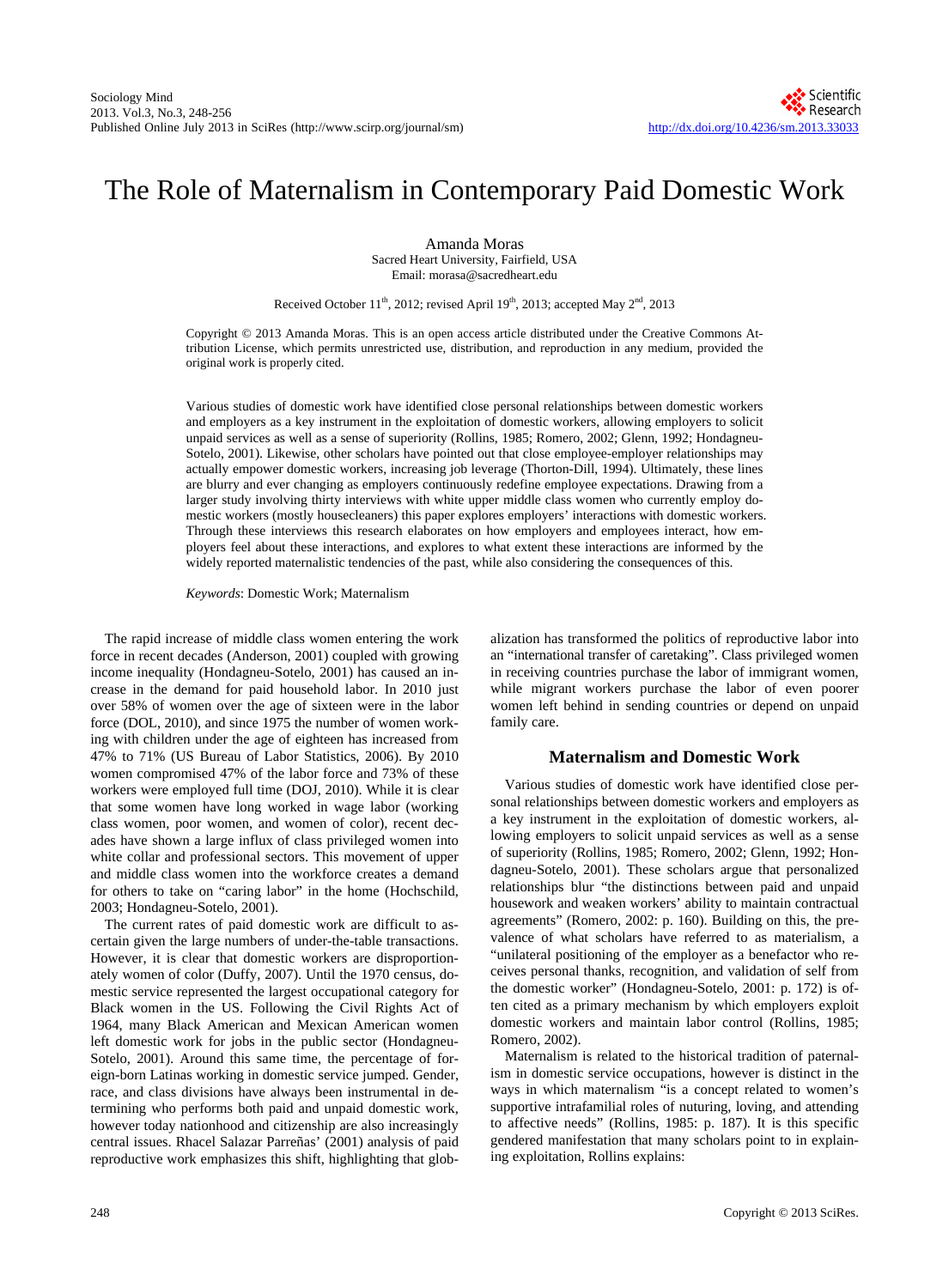The maternalistic dynamic is based on the assumption of a superordinate-subordinate relationship. While maternalism may protect and nurture, it also degrades and insults… The female employer, with her motherliness and protectiveness and generosity, is expressing in a distinctly feminine way her lack of respect for the domestic as an autonomous, adult employee (186).

These scholars suggest that maternalism mandates rituals of deference in addition to "quid pro quo obligations" in which employers expect employees to reciprocate employer favors with extra work. In contrast, Thorton Dill (1994) suggests that close employee-employer relationships may actually empower domestic workers, increasing job leverage.

Maternalistic tendencies in domestic work have declined (although not disappeared) and some research has suggested that domestic workers actually prefer employers who interact more personally with them. Hondagneu-Sotelo (2001) makes sense of this preference by differentiating maternalism from what she refers to as personalism, "a bilateral relationship that involves two individuals recognizing each other not solely in terms of their role or office (such as a clerk or cleaner) but rather as persons embedded in a unique set of social relations, and with particular aspirations" (172). Using narratives from her research, she points to the ways in which the workers in her study, Latina women working as domestics in Los Angeles, in some cases want more intimacy with employers, while employers want more distance. She writes:

The relative anonymity of their lives, the quality of their jobs, the larger political context of racialized nativism, and the rushed pace of life in Los Angeles leaves many domestic workers feeling bereft of belonging and in want of some personal recognition (Lecture Hondagneu-Sotelo, 2006).

Janet Arnada's (2003) work, which explores "mistress-maid relations" in the Philippines, builds on this, suggesting maternalism is a continuum of support and control, "ranging from the 'part of the family ideology', emotional labor, utang no loob system of obligation, to control and exploitation of the maid's body, time space and relationships" (157).

While scholars may disagree on the consequences of types of working relationships, they all emphasize the importance employer and employee interactions have on the structures and inequalities of domestic labor. Clearly employer/employee relationships are central in all types of labor exchanges, however in paid domestic work this importance is magnified given both the emotional demands of this labor (including the ways in which it is often structured to replicate unpaid labor) and the informal labor market structure of the occupation. Elaborating on this, domestic workers are often expected to do not only physical labor but also emotional labor, with employers expecting them to treat their paid labor as a labor of love (Romero, 2002).

Likewise, domestic work is void of many legal protections that traditional employment offers. Although both minimum wage laws and social security laws have been extended to cover most domestic work positions, many employers do not meet these standards. Instead, domestic work positions are often negotiated within the informal labor market, regulated by community norms and values (Romero, 2002). Most employers and employees remain unaware of the legal regulations governing domestic work, most obviously because there has been no substantial effort by the government or media outlets to inform domestic workers or employers about these regulations (Hondagneu-Sotelo, 2001).

The nature, structure, and relationships in paid domestic work are constantly evolving. Economic forces, immigration patterns, and domestic workers themselves are extremely instrumental in these shifts. For instance, Black women in the North and South have been largely responsible for the large scale move from live in to the often more preferable live out positions, as Mexican American women transformed the profession in the Southwest to the common contractual arrangement found today (Hondagneu-Sotelo, 2001). Mary Romero uses the term job work to refer to those arrangements where housecleaners are paid by the job rather than by the hour. She argues that the shift represents a critical locus in domestic workers' struggle to transform the occupation. Having a different employer every day, or in some cases as many as three employers in one day, reduces employer control and increases job flexibility. Charging by the house places boundaries on the job expectations, employers purchase labor power rather than labor service. This structural shift to "job work" is critical in making sense of employee/employer relationships. For instance, in this sample, all but two of the employers hired someone to come in and clean once a week or once every two weeks, and paid "by the house" rather than by the hour. Clearly this minimizes the amount of time workers and employers spend together, especially when compared to full time cleaning or childcare positions.

Given these shifts, understanding how employers and employees negotiate domestic work relationships is of central importance. As this research demonstrates, these relationships have implications for the actual structuring of such labor including for instance job security and wages. Ultimately, these lines are blurry and ever changing as employers continuously redefine employee expectations. Drawing from a larger study involving thirty interviews with white upper middle class women who currently employ domestic workers (mostly housecleaners) this paper explores employers' interactions with domestic workers. These relationships are dynamic and ever changing, constantly being renegotiated within the intersection of domestic work as paid labor and traditional notions of "women's work". Through these interviews this research elaborates on how employers and employees interact, how employers feel about these interactions, and explores to what extent these interactions are informed by the widely reported maternalistic tendencies of the past, while also considering the consequences of this.

### **Data and Method**

This study focuses on women because of the historical implications of housework as "women's work" and in order to explore the dynamics between women across different social locations. Various studies have demonstrated that these transactions of labor tend to be "between women". Rollins (1985), for example, found in many employer households it is women who are entirely responsible for seeking out and hiring domestic workers. Focusing on middle/upper class heterosexual white women allows for an in-depth exploration of privilege and how it shapes interactions with domestic workers, typically women who do not have the same racial and/or class privileges. Class and racially advantaged heterosexual women have been privy to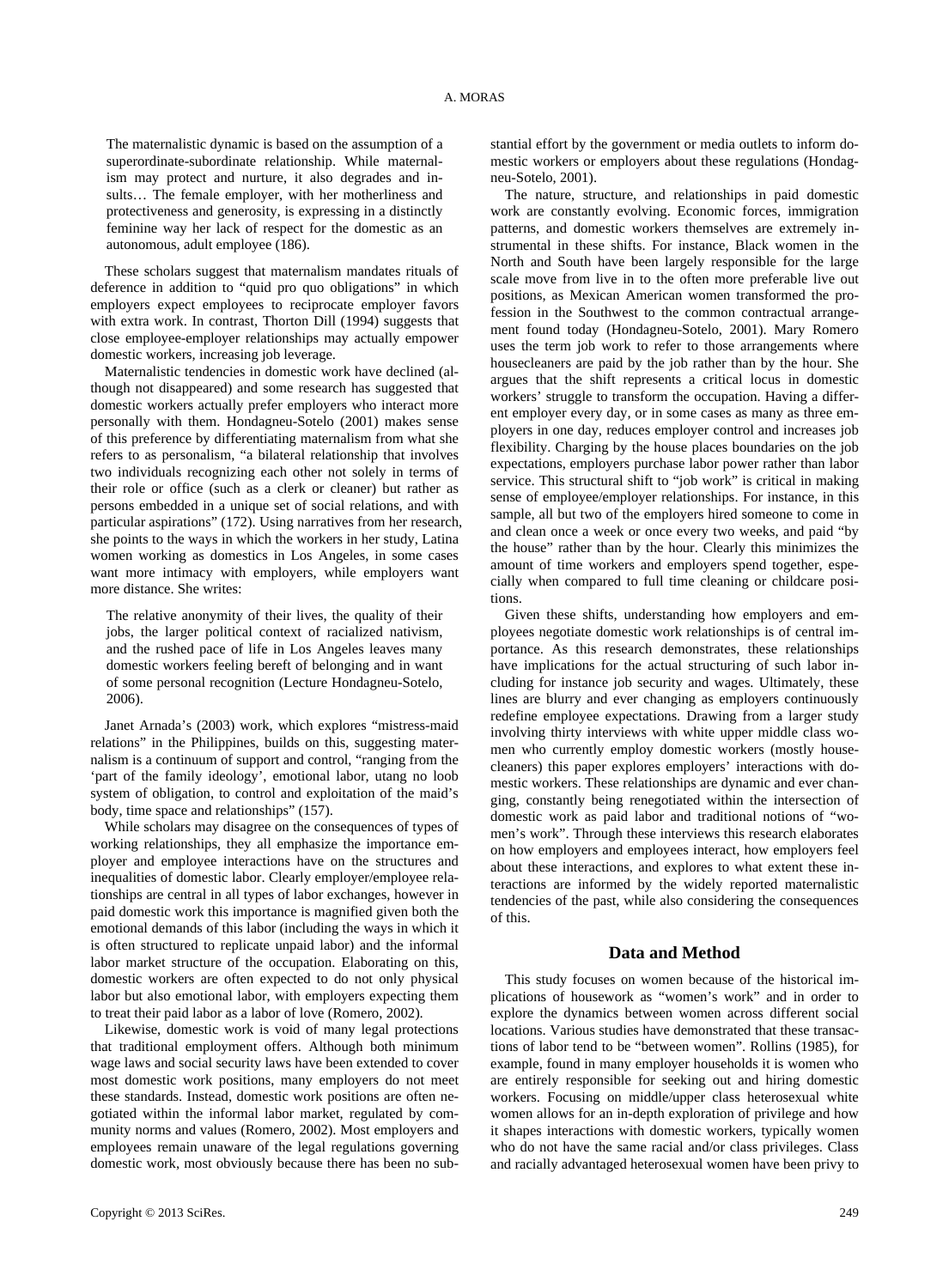certain protections of a patriarchal society that many lesbian, poor women and women of color have not.

This work utilized qualitative active interviews for data collection. Thirty interviews were conducted with participants for the purpose of exploring perceptions of paid and unpaid domestic work, how one negotiates decision making and hiring domestic workers, the gendered roles of housework in this context, the relationships between employer and employee, and the class and racial politics that are involved in hiring domestic workers. The researcher also asked specific questions such as actual payment, how they make contacts with possible employees, and specific stories of relating to domestic workers in this context. Interview data was collected until saturation. Consistent with a grounded theory approach, analysis began by coding incidents within the data into categories. Integral to the process of inductive qualitative research, analysis did not begin with a predetermined coding scheme. The coding and themes were allowed to emerge from the data rather than be transposed onto it (Glaser & Strauss, 1967). The coding process consisted of open coding, axial coding, and selective coding. Once open coding identified categories, axial coding was used to find connections between categories. When the links between categories were established creating concepts, selective coding was used to contextualize the data (Strauss & Corbin, 1998).

All participants were upper or middle class heterosexual white women who employ domestic workers. The median family income of participants was \$200,000, however there was a significant disconnect between participant's household income and their personal income. The median personal income was between \$11,000 and \$20,000. Clearly, the majority of participants were reliant on male partner's earnings to maintain their lifestyles. Twenty-seven of the participants were married; one was single, one in a committed relationship and one separated going through a divorce. Four participants were childfree and twenty-six had children. The median number of children was two.

# **Worker/Employer Interactions in Paid Domestic Work**

As various scholars have noted, domestic work relationships entail a significant negotiation of public and private boundaries and the blurring of lines between personal and business relationships. On one hand employers are looking to hire ideal "employees" who will fulfill their work expectations, on the other, these work expectations go beyond jobs tasks and often workers are judged more on their personalities than job performance (Romero, 2002). Furthermore, this tension reflects an attempt to structure a business relationship in an environment that is traditionally thought of as outside the public space, one's home.

Employer/employee interactions are foundational to this structuring of the labor and understanding the ways in which maternalism continues (or does not to continue) to function as part of the work relationship. In this sample, there was a large range in terms of how employers interacted with workers; however, the majority of participants seemed to have cordial, friendly interactions, casual conversations. Consistent with past research, however, very few would be characterized as maternalistic. The personal interactions seem mostly limited to casual conservations that included comments about family, vacations, etc. Dolores explained,

These casual conversations were very common; however these interactions were often limited by the structure of work. Rosita for example made the following comments,

Uh, I call her... I mean, I've come home a couple of times and she's here um, and we talk, um... Yeah, like her sister had a baby. You know, like we talk about this and that. But then again she's got, you know what I mean, which is another reason it's the same thing. She'll stop cleaning as she's talking to me for twenty minutes. You know what I mean? And now my house is being rushed 'cause she probably got another place to go do.

While they have some conversational interchange when Rosita is home, she feels as though this interchange jeopardizes the cleanliness of her home because Adrienne (the woman she currently employs) is then rushing to finish. The fruitfulness of the conversation was weighed against participants' interest in getting as much labor for their money as possible. When asked, the majority of participants claimed that they preferred a professional exchange, however their reasons for preferring professionalism and ideas of what was professional varied considerably. In terms of keeping the relationship business oriented, Molly made the following statements,

Like a business… Yeah, no I treat it, I find that myself, I always make things too personal and then I end up getting hurt in the end, you know like, I always try to help people, that maybe aren't as fortunate as me, and I think I always get burned. So, no, it's just strictly business relationships, she comes in, she does the job, she gets paid, and that's that. You know I don't want to help her do anything; I don't want to give her anything you know extra, because then it becomes personal. Yeah, and like if you start to give somebody maybe that's less fortunate than you like clothes or you know things that maybe you're not using, then if they really needed something then they're going to feel more comfortable to come to you and ask for it, and then that puts you in an awkward position.

She seems to think that making the relationship too personal would in effect open her up to getting "hurt", although in all likelihood she actually has significant control over the structure, type and length of this working relationship. Molly also seems to fear the possibility of being taken advantage of. She conceptualizes the potential for a personal relationship in a material sense. For instance, personal would be her making "charitable" contributions to workers rather than an actual reciprocal relationship. Molly's comments demonstrate a self-conscious rejection of a maternalistic role within the relationship.

These interchanges (with the exception of Molly) seem to reflect what Hondagneu-Sotelo refers to as personalism, "a bilateral relationship that involves two individuals recognizing each other not solely in terms of their role or office (such as a clerk or cleaner) but rather as persons embedded in a unique set of social relations, and with particular aspirations" (172). However, similar to her findings, employers often attempt to limit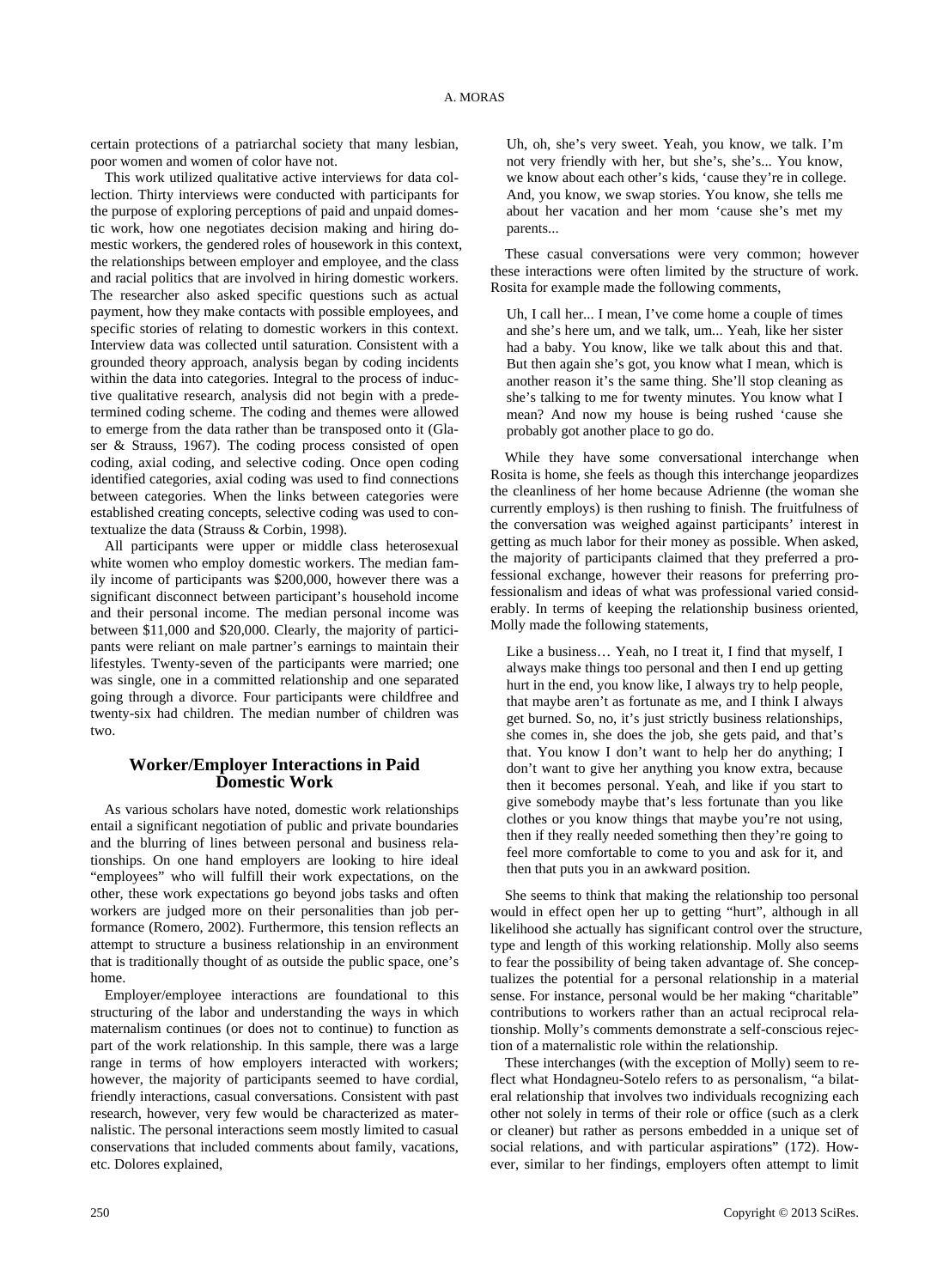these interactions either because of discomfort, perceived time constraints, or fear that their house is not being cleaned as well as it should be. Focusing on the latter, what emerges in this case is that employers almost view these personal interactions as something that is at a cost to them; that is on their "dime". This is not to say that employers did not place emotional demands on workers (Moras, 2009) but rather instead of viewing personalized interactions as something that "would get them more" in the traditional maternalistic sense, it was more of a friendly obligation weighed against getting the most for their money. It is important to note here, that while these relationships might not have been traditionally maternalistic they were always asymmetrical with employers maintaining a huge amount of control over the working relationship. The following section will explore this in depth.

#### **Not Maternalism But Still Unequal**

Domestic work is fraught with these asymmetrical interactions reflected at times in the stories participants tell and how they talk about this relationship. Phrases such as "my cleaning girl" "my girl" "her girl" "my neighbor's girl" "the cleaning lady" were common. Often times I was not told the name of the woman who worked in their home and had to explicitly ask for the purpose of the conversation (these names were changed in analysis). However, none of the participants perceived themselves as being "bad" employers or spoke of desiring "servitude" like relationships. In fact, most described a relationship or interaction that they might consider largely egalitarian. However, the guilt some women expressed towards watching domestic workers clean might suggest a questioning of the ideological implications of hiring someone to clean their families' home although it often seemed to reflect the gendered expectations they had of themselves as wives and mothers (Author, 2009).

Furthermore, several participants alluded to how certain interactions could reinforce a subordinated position. Francesca recounted the following story about how her partner's children treated Sandra in their home,

The, um, the kids come from like, you know, a house where their mother expects people to wait on them, on her. and do for her hand on foot. And, when I introduced the kids to Sandra I said, Jenny, Brian, say hello to Sandra. Sandra's going to help us with the house cleaning. Help us, you know, keep things homey and things like that. And they said, no she's not, she's here to clean our house, she's the maid. So, at that point, I said to them, you can excuse yourselves and say I'm sorry to Sandra and say hello Sandra. Because that was beyond rude. So, that's what they did. And then after Sandra had left I had sat them down and spoke to them about it. And, I asked them if they refer to mommy's maids as the maids, and they said no, that her name's Heather. And I said that's how to refer to Sandra. And don't expect to treat people like that again in your lives. That's really rude. I spoke to them and then I said I sat them down, and then they said why, that's her title. That's, that's Sandra's title, she's the maid. And I said, right, and that's Heather and Maureen's title, but do you call them the maid? And they said no. I said your mom's a housewife; do you call your mom a housewife? And they said no. And I said, right. So, people had different jobs and different titles and you respect them no

matter what their job and their title is. So, they went into that whole thing.

Francesca was clearly upset by the incident and felt that calling Sandra the maid in front of her was disrespectful and privately apologized to Sandra afterwards:

When I walked her outside after it, everyone said it, I said, I'm, I'm sorry about the kids don't understand certain things in life because they have no discipline. And, um, she said, its ok, its ok, they're young, they're young. So, they'll understand one day. They're sweet; they're beautiful. And, um, so, she never lets anybody belittle her or make her fell like her job was worthless. Because she knew that it wasn't in a way. She, she totally just didn't understand that this woman was going to create the house that they live in and make it really beautiful and clean. And that they wouldn't ever appreciate that until they were older, but she knew that they would one day appreciate it.

Another way in which these asymmetries played out in interactions was through language and nation. While most insisted that race did not matter, speaking English did, which was informed by issues of class, race, nationhood and citizenship. Furthermore, in these relationships language interaction was constructed in an asymmetrical manner (Author, 2010). For example, when asked the name of the women who work in her home Emily responded,

I don't, uh, honestly, I call her Mary, but I don't know if that's 'cause I can't pronounce it the way she says it. Marique or something like that. I just say Mary and she answers to it. And Mary's sister.

She seems to not know the names of the two women who work in her home and this is attributed to her inability to pronounce it the way "Mary" says it. Therefore she calls her Mary. This illustrates the advantages employers have in controlling said interactions. For instance, while they supposedly do not speak English, it is unlikely that "Mary" and "Mary's sister" do not know how to say Emily's name. This reflects one of many paradoxes in domestic work. While Emily likes both women very much and in her own words said, "I love them both. Yeah, they're really nice girls," she does not know their names. In most other types of personal or professional relationships this would not be possible.

In the earlier cited examples we arguably see a turn away from maternalism, demonstrating employers desire to maintain some distance from domestic workers. I include these excerpts from the interviews with Francesca and Emily, however, to demonstrate that even without these maternalistic relationships interactions continue to be constructed in an asymmetrical manner shaped by race, class and nation. There is nothing intrinsically demeaning about domestic work; rather these structural inequalities of race, class, gender and citizenship shape the asymmetry of these transactions. The racial and ethnic stratification of domestic work persists today and privileged women's displacement of housework has always been intertwined with racial and class politics. Employing immigrant women and/or women of color reinforces the power dynamic of race and racism in households, separating the tasks of "dirty work" along race and class lines (Anderson, 2001).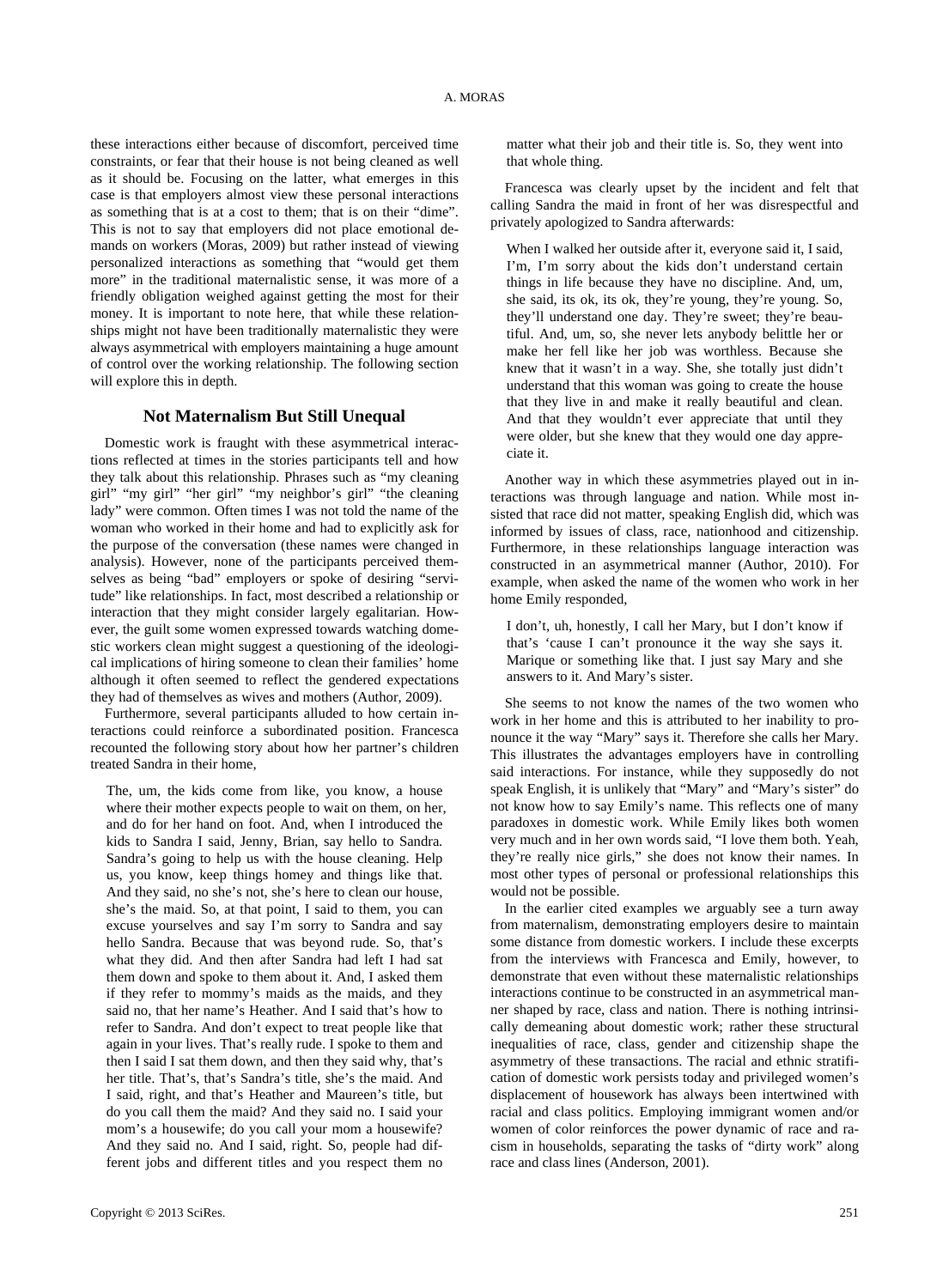### **Negoitiating the Personal: Rethinking Maternalism**

As the previous sections demonstrate, most participants did not engage traditional maternalistic roles, even when relationships were slightly more intimate. However, there were a few obvious exceptions, employers who felt particularly close to workers and who then negotiated the work relationship through this. One such example is Christina. Christina has been employing Laura for about eight years now, and prior to this she had employed Laura's daughter. She feels particularly close to Laura as she explained,

Uh, let's see, well, I trust them beyond belief. Um, I feel as if Laura is part of our family. Um, um, when my in-laws died, she would come over and give me flowers, and bring me a meal. And I, um, just, my mother said once, it's like the—what is that expression from the Bible about some, something might—anyway, that she just, the widow's might or something. She just bends over backwards, and I just cannot forget that, and want to reciprocate her generosity.

Reciprocating this generosity was important to Christina, and she actually pays better than most employers (one hundred per cleaning) and also gives Laura an additional one hundred dollars at Christmas. However, her "contributions" go beyond traditional job benefits,

… and then I give them, like, all sorts of stuff. And, and they always ask me questions about healthcare and how to do that, so I tell them all about that… Well, how do they get healthcare, without insurance. I tell them about the good neighbor clinic in our community, about Laura went through a divorce, I helped her with that, and, you know, how to, who to contact. And just would listen to her, and say that wasn't right… well I have a bag of things, of clothing, an on-going bag of, things that I donate to the what is sort of the equivalent of the local United Way. And, you know, if I think that, you know, I just, it's kind of not, you know, if I just want to give something up, I put it in the bag, and then I say, Laura, if you see anything that you want before I send this off. Listen, please you know, help yourself, anytime. And, so she just, so I just keep that bag going, and then she goes through it. And then after the week, I bring it to the community center.

Offering advice and used clothing are reminiscent of traditional maternalistic interactions; however throughout the interview it was clear that she was thoroughly involved in the lives of both Laura and her daughter. She had knowledge of their families, divorces, boyfriends, to whom and how often they sent money home, career aspirations etc. However, this knowledge was shared in an asymmetrical manner. She explained that she does not tell Laura very much about her own life, with the exception of telling her that she and her husband were getting a divorce. Related to this, Christina actually felt quite hurt that Laura was continuing to clean for her soon to be ex-husband,

Well, I, I actually, after what I heard, first heard that, that she was doing that, I felt kind of betrayed in the sense that she didn't realize that I was the one who supported her, and that she sort of went where she thought the big money was, where my husband was... But, but it, it bothers me,

quite frankly. I felt like I supported her and then, and then, you know I continued to pay, keep her on, and then and then, you know, kind of crossed a boundary to the other side... I guess, you know, my feelings were hurt that, you know, she went to the place where she thought the male version of the household, thinking that's where the economic power is, was, but it was me who like really stood up for her to always have her come to my house. He would always complain, like, oh, you know, Laura's stealing from us; oh, you pay Laura too much money; this is ridiculous, you know, we should fire Laura. And I was always like, no, no, you know, I always stuck up for her.

Laura no longer works for Christina's soon to be ex-husband; she stopped after he refused to pay her for her labor. Christina's comments suggest that she herself is also personally invested in the relationship, evidenced by the hurt she expressed. However, is her hurt reflecting a unilateral contradiction of loyalty or a genuine feeling of betrayal out of care? As this example demonstrates, the lines between maternalism and personalism are unclear, and the meanings and consequences of each are contested territory. Is Christina constructing herself as a benefactor who receives some kind of unilateral validation of the self, or rather seeing both Laura and herself as persons, "embedded in a unique set of social relations?"

In addition to Christina, several other participants also spoke of having close personal relationships with domestic workers, relationships that went beyond an employee/employer orientation and were rather "like friends" or "like family". However, being like friends or like family is an extremely complex statement based on the asymmetry of domestic work relationships. Given the likely differences in class and racial backgrounds it is quite possible that many of these women would not have met each other if not for this employee-employer relationship. Furthermore, as referenced in the following statements, this closeness was still associated with how well one did their job. Jane explained,

… I would think that people would get attached to these, you know these people that come in, like I kind of feel like, when we heard when Sylvia's father passed away, not father, husband, we just felt bad, and we had a discussion about like you know, do we need Sylvia, that's why I did like every two weeks. I just didn't want to let her go because I felt, I felt, I just felt you know bad for her, cause she's so nice. But you kind of have an attachment… (So it's not just a business relationship, its personal?) Oh no, no, no, yeah it does, I think so. I think for more though, more, out of all the ones I've had more with Sylvia. And even though I'm not there a lot of the time, you know it's, she's a very warm lady, sweet. (Is that why you think you've gotten closer to her, because she is so sweet?) Yeah. And I'm very, you know I trust her. That's the whole thing, if, I think it has a lot to do with trust. And the work they do too… I really really love her. She works, she's a hard working person and she's got, I think she's got a really good family values, you know that's nice.

Jane demonstrated a particular attachment to Sylvia that seemingly went beyond their work relationship, as least more so than most participants. She emphasized here and also at other times during the interview how sweet Sylvia is and how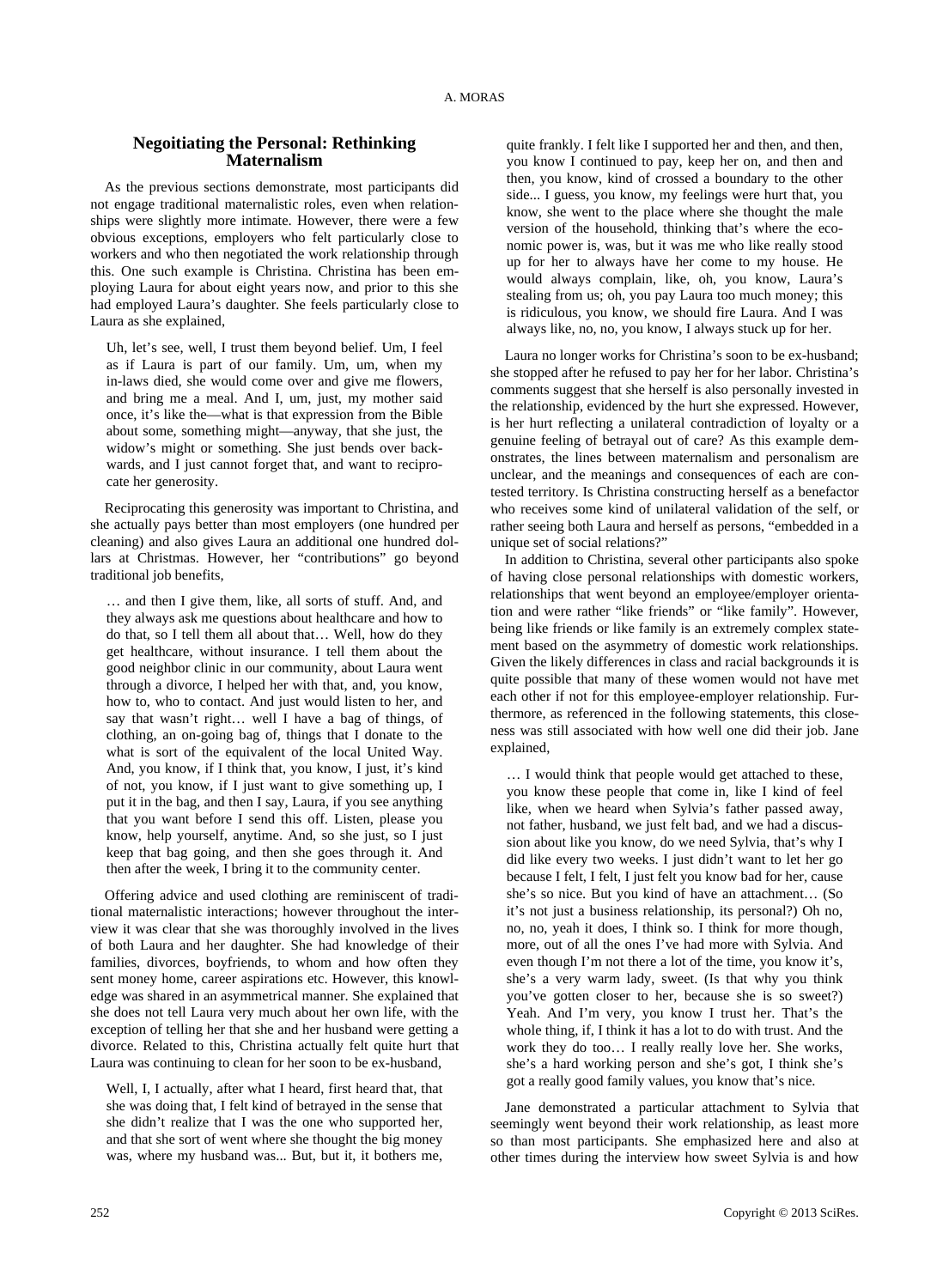close she feels to her as a result. However, when asked about this she also mentioned trust and "the work they do" as factors in terms of why she felt this closeness. Daryl's comments also spoke to this association between close personal relationships and quality of work. When asked about the interaction between her and domestic workers she stated,

Oh, they're like my friends… I, I mean, I can't say that about these new ones 'cause they've only been here for a month, but the last one, she was my friend. Oh, we talked about everything. We talked about her kids, we talked about her husband, we talked about my husband, my kids, you know, everything. (And how did the relationship get like that?) Um, I just think over time. You know, the same with the one from Brazil, I mean from Portugal, the one from Newark. She was, I was the same way with her too.

When then asked if she thought the new relationship would ever be like this past relationship she responded,

I don't, I, I don't know, I don't know. I mean, I, I do talk to them. I talk to them to see how she's doing 'cause they hear from her and stuff. Um, I, like I said I'm just not a hundred percent happy with their job, I'm maybe seventy-five percent happy with their job, and I'm sure that if I talk to them about it they will do what they, you know, do what they can. But, if I say, you didn't clean the windows this week, well, they'll clean the windows next week, but they might forget something else.

She judges the "friend" potential of the relationship in terms of how happy she is with their cleaning. She was asked about interactions and she responded in terms of their cleaning. These examples illustrate how the personal aspects of these relationships can almost never be divorced from the structure and exchange of labor. Furthermore, the asymmetry of these relationships limits the capacities in which participants were able to perceive relationships with workers.

Nancy was one of the only (if not the only) cases in which it seemed that the employer/employee relationship extended beyond the work environment. For instance, while several participants stated that they interacted "like friends" very few actually spoke of having domestic workers in their homes outside of scheduled cleaning times. In contrast, Nancy had employed the same woman, Joan, for many years; ever since her son was born (her son is now in college). Her children call Joan "Grandma Joan" and in Nancy's words, "she became part of our family, she still is." Even since Joan retired she continues to go to the house for tea or lunch and remains close to Nancy and her two children. However, while Nancy remembers this as a really rewarding experience and still has a "great relationship" with Joan, it seemed that the highly personalized aspects of the relationship at times interfered with aspects of the work,

What made, what was difficult was that if things weren't being done. You know, over the years she got older, and you know she couldn't clean, you know, the way she used to clean. But I could never, I would never, approach her with it, ever… As a matter a fact, I really could have used somebody maybe five years before she decided to retire but I would never ever get rid of her. So I kind of just waited until she retired. I wouldn't do that.

Their personal relationship made it difficult for her to hire

someone new, even when she felt the work wasn't being done the way she wanted it to be. Contrary then to the women who dictate the friendly aspects of the relationship according to the "quality" of work, Nancy and Joan's friendship dictated the work relationship. Several other participants also mentioned feeling a commitment to workers because of some personal connection. For instance, earlier Jane mentioned that while she and her husband didn't think they "needed" Sylvia anymore, they continued the work relationship because of Sylvia's recent loss and the attachment she felt to her. Dawn similarly continued hiring Monica even though she was unhappy with her cleaning,

She's an older woman. She probably, you know, doesn't clean like I would like her to, which I'm sure a lot of people say. But, you know, she doesn't do windows, she doesn't do a lot of the other things. It's, she vacuums and cleans the bathrooms, and, you know, she's, she really doesn't do heavy work, or under sofas, or anything like that, or, you know, kind of dusting blinds, or fans. You know, I probably should start to look for somebody else, but she's an older woman. Actually, she used to help me out a little with my mother. You know, I could send her to the nursing home and she'd go through my mother's clothing, you know, she used to do, you know, things like that for me too, so...

The help Monica offered with Dawn's mother (who recently passed away) prompted Dawn to feel a certain loyalty to her. These examples echo Thorton-Dill's argument, suggesting that closer relationships may give workers more leverage in the relationship. At the same time, it is important not to romanticize these relationships either. It is difficult to explore how these "friendships" are actually organized, specifically the power relations involved and the level of reciprocity. Do Sylvia, Laura and Joan feel as though they are treated as friends or employees? This research cannot pretend to answer that question; however the selective ways in which participants interact with domestic workers suggests an intricate balance of employee and friend roles. For example, when Jane was later debating her preferences about being home or not being home while Sylvia was there she had mentioned that she loves Sylvia and loves to talk to her, although prefers not to be home all the time because the talking interferes with Sylvia's work. She is clearly balancing how she feels about Sylvia personally with her desire to have her house clean. Therefore, while the personal relationship may increase workers' leverage, employers continue to have control over the nature and definition of said relationship.

The type of domestic work relationships studied further informed how participants conceptualized the personal aspects of this labor. It is very likely that had this research focused on live-in or full time positions participants' responses would have been quite different. In addition, cleaning is traditionally thought of as intrinsically less intimate than childcare and several participants' comments reflected this ranking of intimacy. Given the increasing popularity of "nanny" cams it is clear that hiring someone to care for children implies not only more personal connections, but increased supervision or policing of this labor. One participant actually had cameras installed in every room of her home except the bathrooms and bedrooms as a means of supervising her childcare provider. These same extreme meas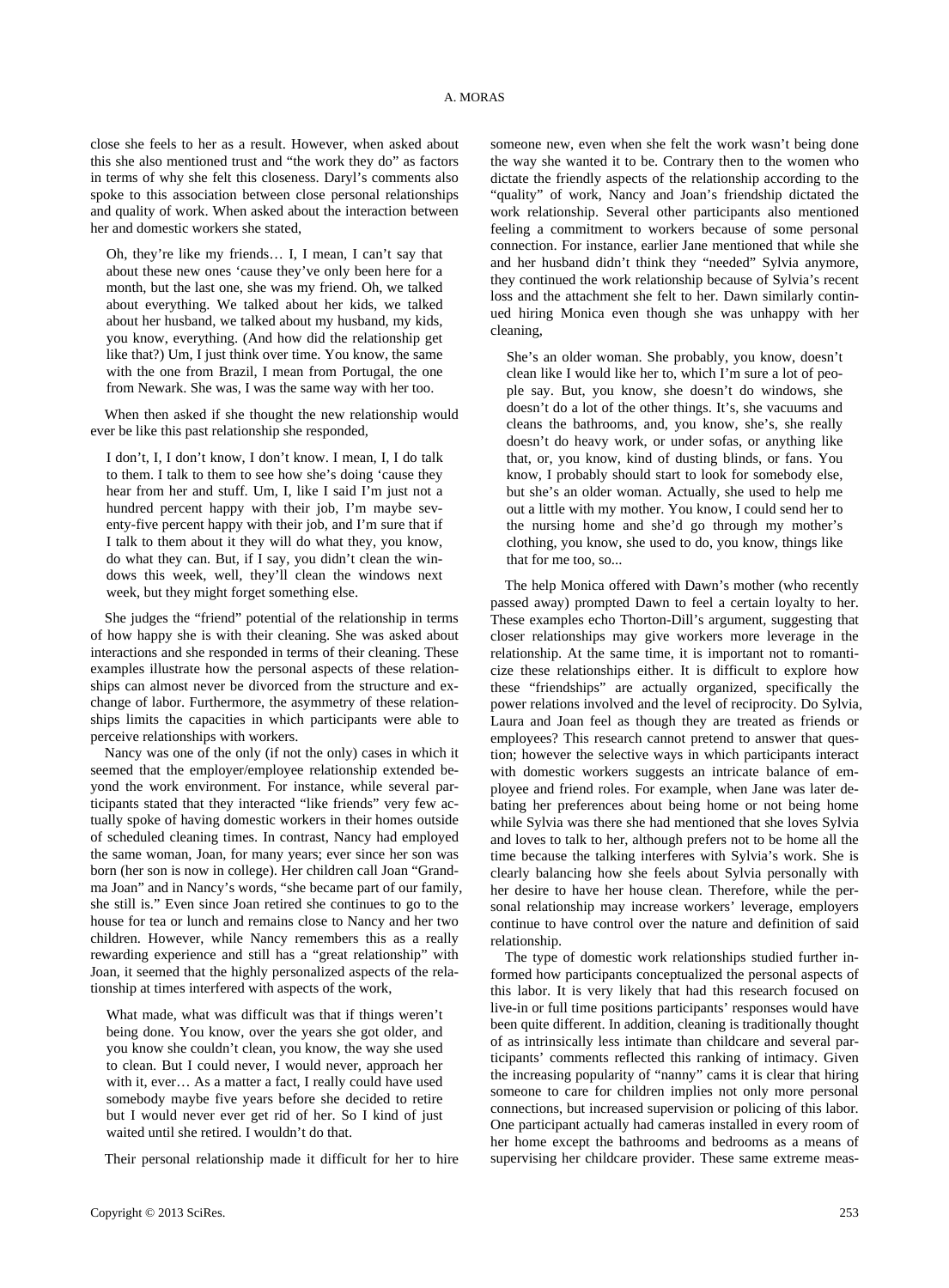ures of supervision were never engaged in policing housecleaning. However, many participants did maintain some form of labor supervision (Moras, 2009).

# **Making a "Better" Life: Maternalism and Bridging Opportunity**

Returning to the earlier cited definition of maternalism, as "unilateral positioning of the employer as a benefactor who receives personal thanks, recognition, and validation of self from the domestic worker" (Hondagneu-Sotelo, 2001: p. 172); very few participants seemed to seek this validation. In the afore mentioned cases, while participants recognized the personal lives of workers, few saw themselves as benefactors. That said, domestic work has long been thought of as a bridging occupation, providing an entry-level position for immigrant women facilitating social mobility. "Reformers and scholars praised the work experience for furnishing rural, traditional, immigrant women with exposure to the modern world in a protected, supervised environment… In this model, the mistress-maid relationship was depicted as one of benevolent maternalism, inculcating 'new work disciples and middle class norms and values'" (Romero, 2002: p. 57). Under this logic, employers construct themselves as providing opportunities for domestic workers, opportunities that would not be found in countries of origin. These opportunities may be construed as economic or as services of cultural assimilation. This thinking has informed various Americanization efforts that tracked Mexican women into paid domestic work positions.

While rare, a few participants demonstrated their own understandings of this supposed bridging process through an emphasis on workers' desire for a better life. Brianne explained,

Well, um, I think, like, most of the, most of the people come here because of the money that they make here is so much more than they get there. So they can have all their families; they can build a home. Uh, back in their own countries, like in Mexico, practically nothing. The money, the value of the dollar over there is like ten, fifteen times greater than it would be here. And another reason, when they buy their homes, they own the homes and there's very little, uh, taxation and maintenance, you build it, it's practically yours. Some of the countries, in like Guatemala, they don't even charge tax. Once you buy the land, that's it.

These comments reflect somewhat incomplete understandings of what the economic struggles involved in immigration might be, for example, when Brianne was asked if she perceives workers to have to struggle economically here, she responded,

I don't think so, no. Mostly, um, they adapt to a different kind of a lifestyle that they might live three or four people in one apartment. And what they do is they block off rooms, you know, 'cause they're happy like that, they like, you know, being together. And, uh, they only have, like, separate sleeping quarters and there's one living area and one dining area where everybody eats and one kitchen. So, I, I think most of them do pretty well here. Most of the girls that I've had working with me, they go to school. They learn English, and, you know, they try to better themselves. They all have dreams too when they come

here. They also, you know, if they have children, they want their children to become bilingual and some schooling here. They bring their parents; they bring their brothers and sisters, you know, if they have them. Working maybe siblings then they'll try to bring them over here. So they can earn money.

She romanticizes these living situations, citing their happiness, although she simultaneously shows an appreciation and respect for these "dreams". Emily similarly romanticized this immigrant experience,

She's still cleaning too 'cause, but it's a family affair, I, I think, you know. I mean from what I can gather, they, they're, it's a very, very close knit family. Um, they all kind of live together. They probably all have a large house someplace and they all kind of live together, or in close proximity. 'Cause she was telling me about her son's fifth birthday party and, um, she said he didn't want a regular children's party, like other kids. He wanted grandpa to come and play the, play the accordion. And we all sang and we all had fun. And was like, wow, and I told her, your kids is, um, actually privileged because there's so many kids in America that don't have that. They have split families and, you know, they don't have that grounding. So, I think, I think we're all, we all come from immigration families. My, my husband's father was born in Germany. Um, my family came from England. You know, and we all came in as blue-collar, hardworking people who make it.

This romanticization obscures the vast disparities of wealth involved in paid domestic work and depoliticizes the asymmetrical relationships between employer and employee. Using another example here, Francesca actually spoke of preferring not to hire to American workers because she would rather reserve job opportunities for new immigrants:

… I would never, I would never hire an American worker to come in and clean my house, and the only reason would be because I feel like American workers have an opportunity to work, not at something better, but they have an opportunity to be something other than a, other than a cleaner. And I don't think there's something wrong with being a cleaner, but I, I want the people that come to this country to have a job. So I wouldn't want them to be out of a job… I just feel like that the people that come here they want to be something, and they want to learn, and they want to educate themselves and make their lives better for them wherever that may be. I'm not saying here in America, but anywhere that their life can be better and I would want to give that opportunity to somebody. And I would hope that they would learn from me and I would learn from them, you know, bringing somebody in here from another country and they can see, that, you know, I'm a single woman living on my own, and, and trying to make ends meet on my own. And, you know, that I can do it on my own, and, you know, that she could do it on her own. And you know, I just feel like it's very different to convince American woman that she can do it one her own, or, you know, she's always looking for sympathy, or empathy…

For many women of color domestic work has not necessarily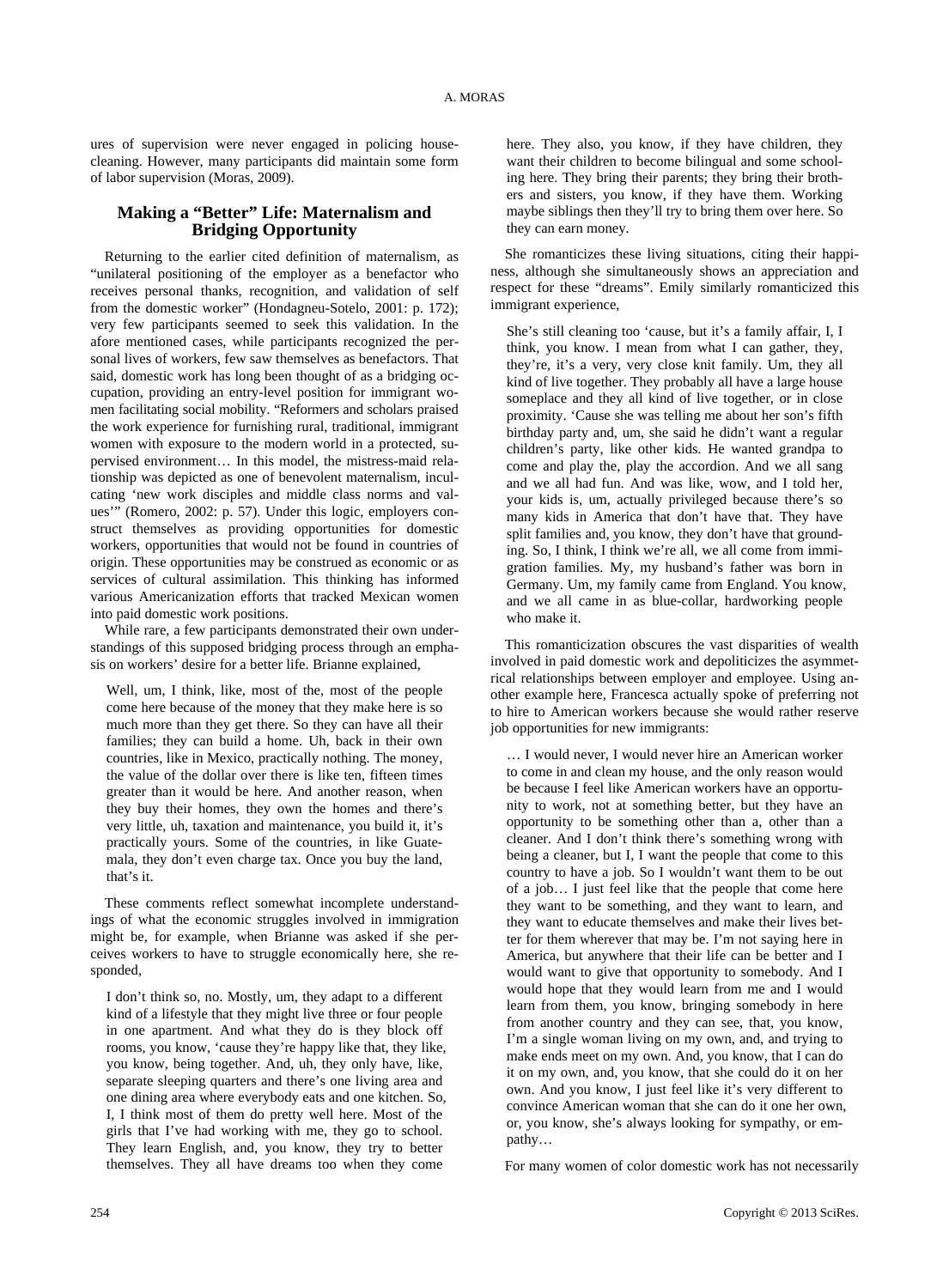been a means of social mobility. While white women have typically been considered "help", the labor of women of color has been treated as servitude. This manifests itself through differences in working conditions and the lack of egalitarian opportunities to move up the occupational ladder. White women are also more likely to be employed as nannies rather than expected to perform all housekeeping tasks and are paid higher wages (Wrigley, 1996). They receive job preference and often view domestic work as a stepping-stone to other occupations and/or marriage. Historically Black women could not rely on marriage as a guarantee that they would not have to work. Racial discrimination excluded Black men from many economic opportunities, forcing many Black women to work in domestic service while married and raising children (Thorton-Dill, 1994; Hill Collins, 2000). In our contemporary economic structure, there are very few opportunities for upward mobility out of domestic work today. As Hondagneu-Sotelo points outs, "We live in a society that is increasingly characterized by an occupational hourglass, without a booming industrial sector for Latina domestic workers or their husbands to latch onto in the United States" (Hondagneu-Sotelo, 2001: p. 240). Therefore, the availability of domestic work opportunities while important economically is not always a means of economic empowerment.

#### **Discussion**

Making sense of household labor requires an intricate analysis of not only gender relations and sexism, but also, household structure, family interactions and formal and informal market economies. Recent scholarship has emphasized how housework reflects understandings of family, love and personal fulfillment while also structuring relationships of gender, race and class. Women continue to do two to three times more housework than men, and yet most men and women consider these arrangements fair (Coltrane, 2001). Almost without exception the women interviewed did the majority of housework in their home and hiring a domestic worker was clearly replacing their labor rather than their male partner's. While most participants did not explicitly refer to housework as "women's work" their statements implicitly suggest that for most, housework is largely conceptualized as women's responsibility. For instance, Dolores, a 49-year-old married nurse, shared that her husband "gave" her a "cleaning lady" for Christmas. This has been an ongoing gift ever since, as she puts it, "The gift that keeps giving." Another participant Jane explained that her daughter was going to get "one" for mother's day. Clearly the assumption that a "cleaning lady" would be a gift to these women implies that cleaning is their responsibility.

How employers and domestics interact is not a side effect of the labor, it is a primary structuring force underlying the labor. Paid domestic work is organized in an asymmetrical manner, which is manifested through the interactions between domestics and employers, likewise, the asymmetrical interactions between domestics and employers organizes domestic work in an asymmetrical manner. They mutually reinforce one another. It is obvious that paid domestic work encompasses a variety of contested territories. Definitions of women's work, family relationships, and race, class and national hierarchies structure such labor in a dynamic and continuously changing manner.

The relationships between domestic workers and employers are especially important to understanding the exchange of domestic labor. Whereas traditional domestic relationships were arguably maternalistic, as both this research and past research demonstrates many contemporary employers attempt to maintain personal distance between themselves and employees (Hondagneu-Sotelo, 2001). However, as noted earlier, there is considerable disagreement among scholars of domestic work regarding what types of employer/employee relationships produce the most exploitive situations. This research does not offer a final conclusion, and in fact reflects the complexity of these questions.

For those participants who had close relationships with domestic workers, those close relationships were often asymmetrical and arguably voyeuristic. Those with more personal relationships, however, rarely terminated the work relationship, even when they were dissatisfied with cleaning. Instead, they would comment on other aspects of the relationship that were more important, for example trust. Therefore, those relationships with very little personal interaction could also be seen as potentially exploitive, offering little to no job security. Complicating this question further, how participants characterized and defined personal relationships was informed by perceptions of domestic workers, evaluations of labor and assumptions about racial difference and foreignness. For example, a supposed language barrier was one of the most commonly offered reasons for why employers did not interact personally with domestic workers.

Characterizing these personal relationships as maternalistic would be a misnomer however; even in those more personal relationships very few employers constructed themselves in the traditional role of a benevolent benefactor. There were a few exceptions, but these were rare. Instead, even in those cases where there was some "care" on the part of the employer it seemed to be more reflective of personalism, with employers recognizing aspects of employees' lives that existed outside of the work relationship.

That said, this engagement was far from "sisterhood" and any feminist ideology that unproblematically conceptualizes wage work as liberating is fundamentally flawed in addressing women's labor issues. The negative effects and subordination of capitalism and patriarchy are by no means equal for all women. Dependent upon one's social location and privilege, they can engage in and even perhaps benefit from such arrangements (Chang, 2000). However, patriarchy and the expectations and effects of capitalism inform all such relationships. For instance, if "women's work" was not devalued by a patriarchal society, paid domestic labor would not be such an exploitive occupation and if reproductive labor was not considered "women's work" many of the exploitive conditions discussed would not be so primarily grounded in exchanges between women (Thorton-Dill, 1994). Furthermore, the gendered division of labor in homes, particularly women's responsibility for unpaid care work, contributed to women's confinement to lowpaid, caretaking and servile paid work (Amott & Matthaei, 1996; Nakano Glenn, 1992).

#### **REFERENCES**

- Amott, T., & Matthaei, J. (1996). *Race, gender & work: A multicultural economic history of women in the United States.* Boston, MA: South End Press.
- Anderson, B. (2001). Just another job? Paying for domestic work. *Gender and Development, 9,* 25-33.
- Arnada, J. (2003). Maternalism in mistress-maid relations: The Phillip-